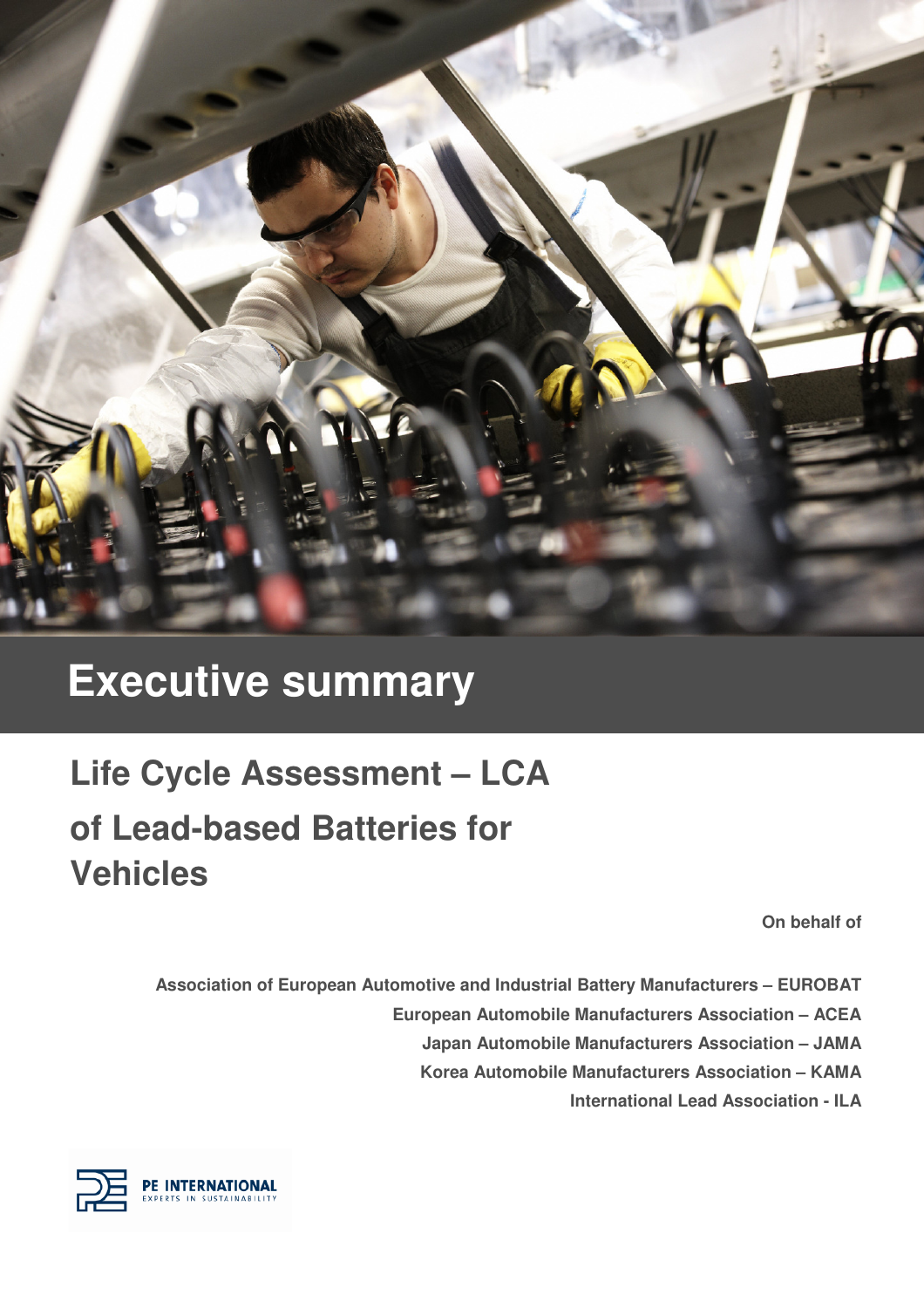**Title of the Study**: Life Cycle Assessment of Lead-based Batteries for Vehicles

## **Study commissioners**:

Association of European Automotive and Industrial Battery Manufacturers – EUROBAT European Automobile Manufacturers Association – ACEA Japan Automobile Manufacturers Association – JAMA Korea Automobile Manufacturers Association – KAMA International Lead Association - ILA

**April 2014** 

**Authors:** 

Viviana Carrillo Usbeck Arnav Kacker Dr. Johannes Gediga



**PE INTERNATIONAL AG** 

Hauptstraße 111 – 113 70771 Leinfelden – Echterdingen

| Phone<br>Fax | $+49711341817 - 0$<br>$+49$ 711 341817 - 25 |
|--------------|---------------------------------------------|
| E-Mail       | info@pe-international.com                   |
| Internet     | www.pe-international.com                    |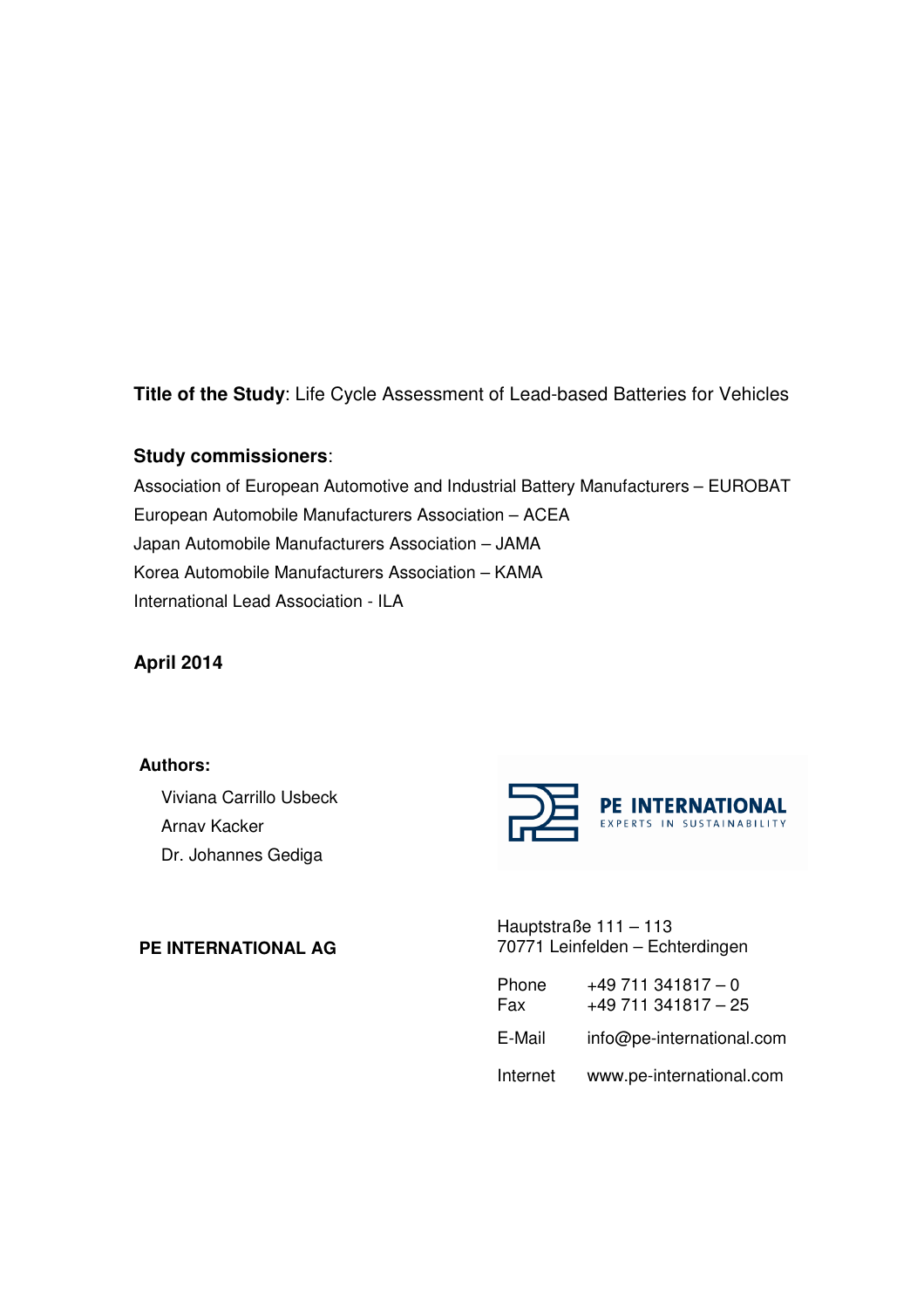

## **Executive summary**

### **Introduction**

With environmental performance now considered one of the important factors in evaluating a product, the key players in the supply chain for lead-based automotive batteries have commissioned a study to assess the impact of this product in its various applications on the environment including its Global Warming Potential.

This Life Cycle Assessment study was commissioned by EUROBAT, ILA, ACEA, JAMA and KAMA, which together represent the majority of Europe's battery and automobile manufacturers, along with Japanese and Korean automobile manufacturers and the international lead industry. PE International has therefore made a comprehensive evaluation of the three main automotive battery types from a cradle-to-grave perspective, and reported on their life cycle environmental performance.

#### **Scope of LCA**

A Life Cycle Assessment is a technique for analysing the environmental aspects and potential impacts of products by:

- Compiling an inventory of energy and material inputs and outputs (including emissions) for the product
- Identifying the potential impacts associated with the specified inventories of the product
- Evaluating the results to assess the product's overall environmental performance across different indicators

Three lead-based battery applications were chosen for consideration in this study, with the contributing industry data representing more than 90% of the production volume for those technologies in Europe:

- **Standard technology batteries**: These are flooded lead-based batteries used in conventional vehicles, for starting the internal combustion engine (ICE), lighting and ignition systems - commonly known as starting, lighting and ignition (SLI).
- **Improved technology batteries**: These are enhanced flooded (EFB) or Absorbent Glass Matt (AGM) lead-based batteries used in vehicles with a start-stop system, which allows the ICE to automatically shut down under braking and rest and then to restart.
- **Advanced technology batteries:** These are EFB or AGM lead-based batteries used in vehicles with a micro-hybrid system, which combines start-stop functionality with regenerative braking (a system to recover and restore energy from braking), and other micro-hybrid features that require higher deep-cycle resistance and charge recoverability from the battery.

The report focuses on how the environmental impact from the use of Lead-based batteries differs according to the application in which they are used. At this stage, it is not the purpose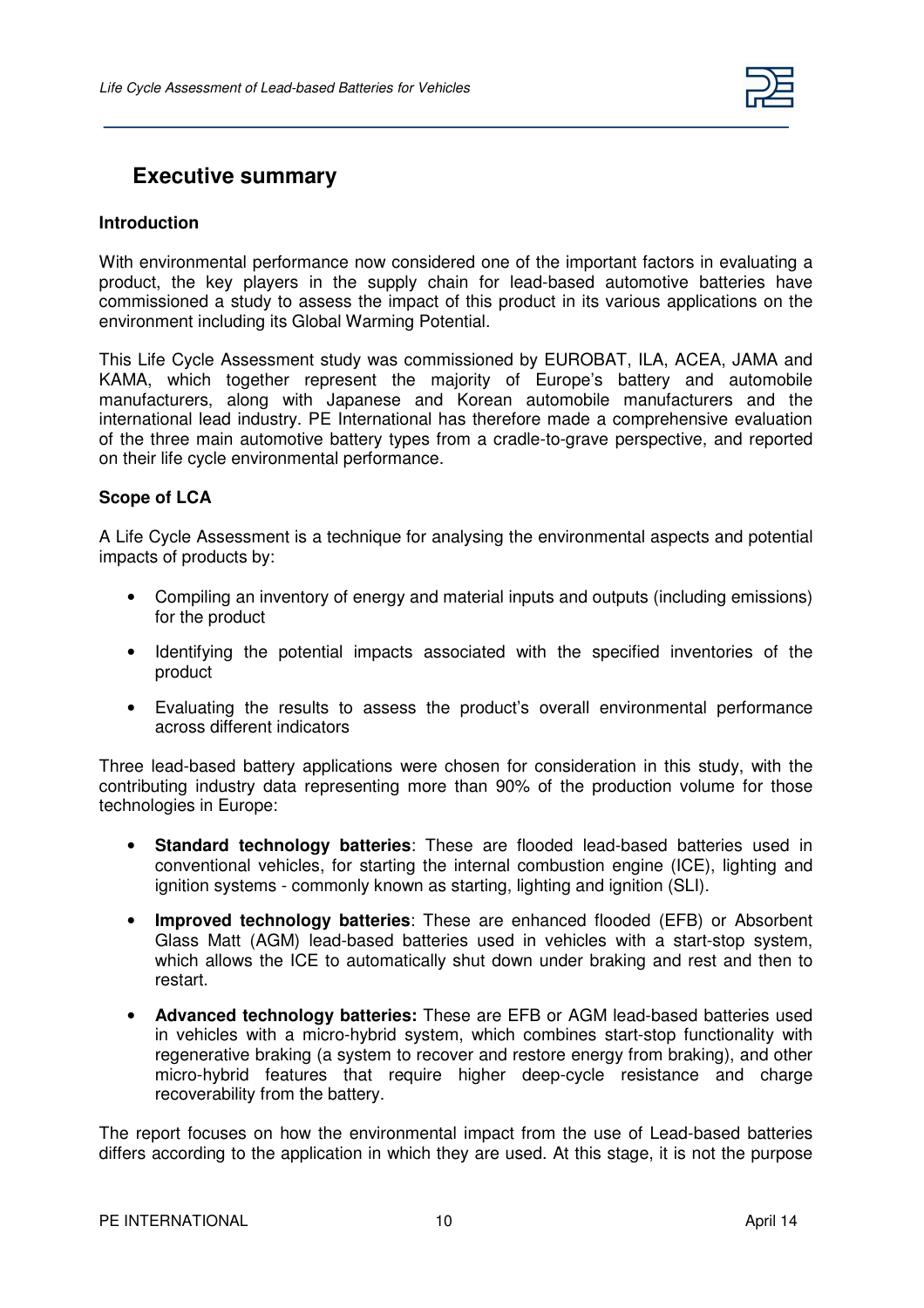

to compare the environmental impacts of individual battery technologies (which are assumed to be comparable), and so AGM and EFB batteries are grouped together under improved and advanced technology categories.

A representative model was constructed to reproduce the material and energy flows associated with the production of the batteries. Additionally, the model also depicts the impacts associated with recycling the batteries and the environmental benefits of a 'circular economy' within the EU's lead-based battery industry.

Furthermore, the study evaluates the environmental impacts from the installation of these three battery technologies within passenger vehicles. Here, the study quantifies the reduction in Global Warming Potential across vehicle lifetime, which arises in part from installation of improved and advanced technology batteries providing start-stop and micro-hybrid functionality.

### **Main findings**

- **Production** Battery manufacturing and assembly processes as such do not play a dominant role in the studied environmental impacts of lead-based batteries. The study concludes that the material production of lead contributes most dominantly to the studied environmental impacts from battery production.
- **Use** Improved and Advanced technology batteries use more lead, however this is more than offset by the savings that they enable in Global Warming Potential when installed in passenger vehicles. These batteries are integral parts of start-stop and micro-hybrid engine systems which have lower fuel-consumption than regular engines. Over the lifetime of the vehicle, using these systems and batteries results in emission savings of between 700-1600 kg  $CO<sub>2</sub>$  eqv. If the total system benefit is allocated to the batteries.